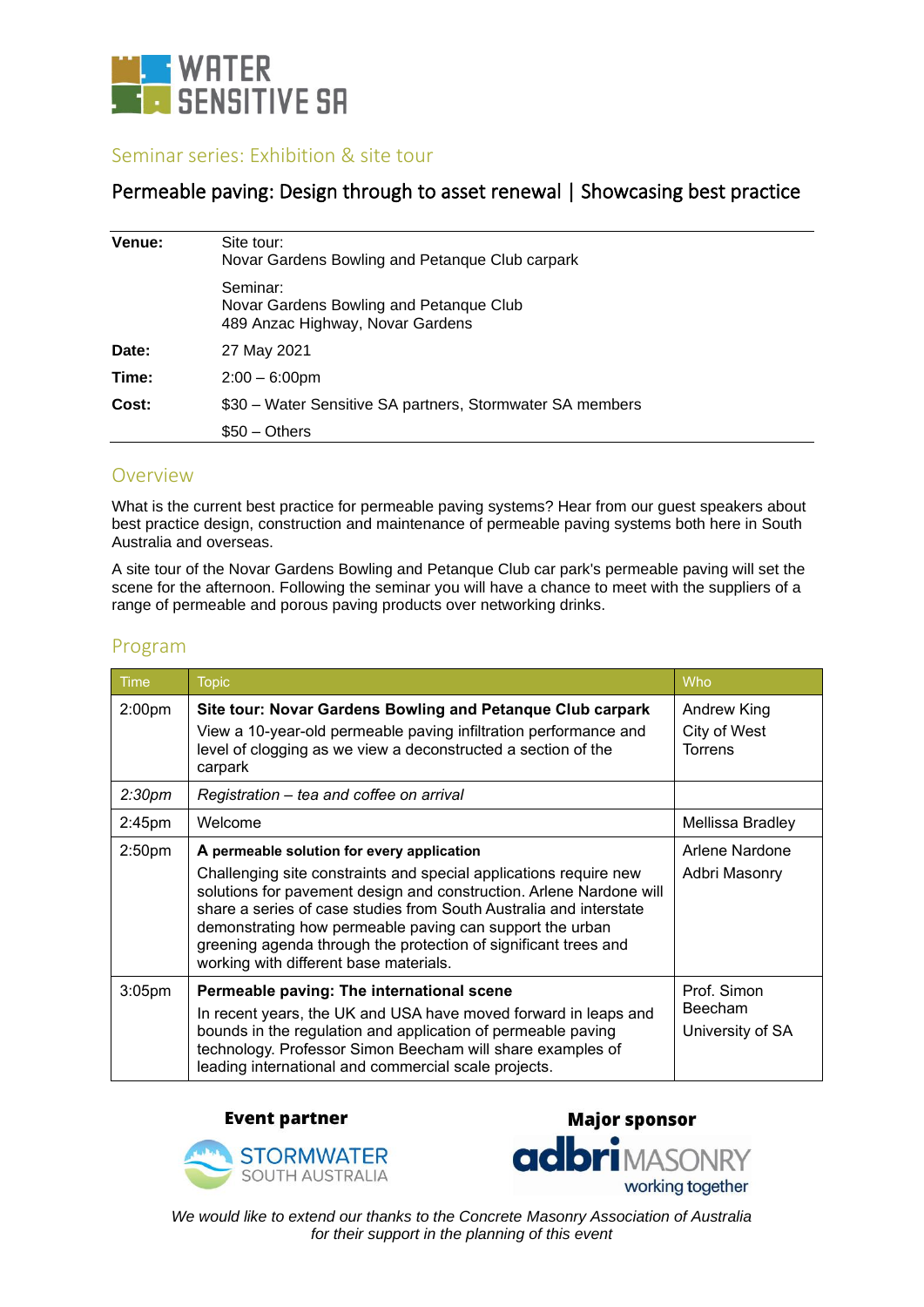

| Time               | <b>Topic</b>                                                                                                                                                                                                                                                                                                                                         | Who                                                    |
|--------------------|------------------------------------------------------------------------------------------------------------------------------------------------------------------------------------------------------------------------------------------------------------------------------------------------------------------------------------------------------|--------------------------------------------------------|
| 3:25 <sub>pm</sub> | Designing permeable paving: DesignPave and other essentials                                                                                                                                                                                                                                                                                          | James Luo                                              |
|                    | Understanding the latest software available for the design of<br>permeable paving systems can support greater uptake of<br>permeable paving. James Luo will provide a demonstration of<br>recent upgrades to DesignPave, standard design requirements for<br>residential versus commercial developments and designing in<br>proximity to structures. | Concrete Masonry<br>Association of<br>Australia (CMAA) |
| 3:45 <sub>pm</sub> | Changes in permeable paving practice over 10 years                                                                                                                                                                                                                                                                                                   | Andrew King                                            |
|                    | The role of permeable paving in the City of West Torrens projects<br>and asset management has emerged over time. Andrew King will<br>describe how permeable paving has been integrated into a series of<br>Council projects using varied techniques.                                                                                                 | City of West<br><b>Torrens</b>                         |
| 4:05pm             | Maintenance and renewal of permeable paving assets                                                                                                                                                                                                                                                                                                   | Ryan Nelson                                            |
|                    | The City of Charles Sturt recently reviewed several historical<br>permeable paving assets. Ryan Nelson will explain how<br>performance of these systems had altered over time and describe<br>the actions for maintenance and refurbishment, including costs.                                                                                        | City of Charles<br>Sturt                               |
| $4:25$ pm          | Plenary                                                                                                                                                                                                                                                                                                                                              | All presenters                                         |
| $4:55$ pm          | Networking drinks and view permeable paving exhibition                                                                                                                                                                                                                                                                                               |                                                        |
| 6:00pm             | Close                                                                                                                                                                                                                                                                                                                                                |                                                        |

# What to bring

- Hi-viz vest
- Wide-brimmed hat
- Enclosed shoes

For more information, contact Mellissa Bradley, Program Manager, Water Sensitive SA – [mellissa@watersensitivesa.com,](mailto:mellissa@watersensitivesa.com) 0431 828 980.



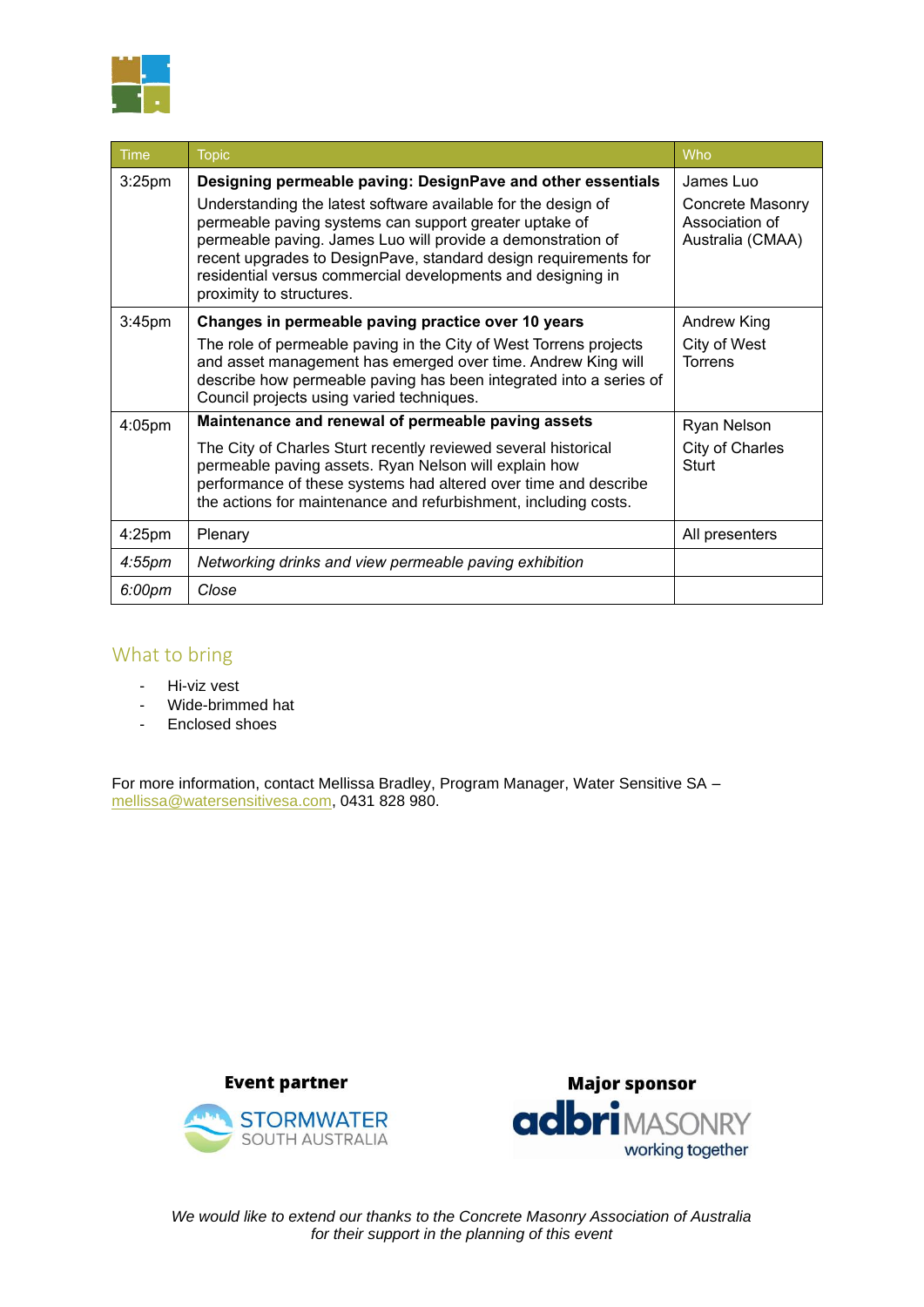

### Presenters



#### **Arlene Nardone,** Adbri Masonry

Arlene is a registered civil/structural engineer with more than 25 years' experience, and is currently employed as the National Engineering Manager at Adbri Masonry.

Arlene has been a prime contributor to developments in the masonry industry through roles such as Chair of the Concrete Masonry Association of Australia Technical Committee in 2017, and is a current member and industry representative on a number of Australian Standards committees. Arelene was a participant in research on masonry with thin-bed mortar and a modified approach to the compressive capacity of reinforced masonry, which led to changes to the provisions in AS3700.



#### **Prof. Simon Beecham** University of South Australia

Simon joined UniSA in 2006 and was acting Deputy Vice Chancellor: Research and Innovation from 2019-2020. From 2015 to 2018 Simon was Pro Vice-Chancellor of the Division of Information Technology, Engineering and the Environment. Before that, he was Head of the School of Natural and Built Environments (2010 - 2014) and Director of UniSA's Centre for Water Management and Reuse (2006 - 2010). Simon is a Fellow of Engineers Australia as well as a Fellow of the Australian Institute of Company Directors.

In terms of his own personal research, Simon has been awarded (as Chief Investigator) seven Australian Research Council (ARC) Discovery, Linkage and LIEF grants in the past ten years and he has three current ARC grants (full details listed under the Projects link on Simon's homepage). His research is outcome-focused and in particular he believes we need to be more sustainable in the management of our water resources. To this end, he has through his research been the author of industry available tools such as the Syfon and Switch2 software programs.



#### **James Luo** Concrete Masonry Association of Australia

James is a civil engineer who has been with CMAA for more than a year and he leads the CMAA Technical Team. As part of CMAA, James creates online learning modules, technical videos and develops factsheets to make it easier to build in blocks and pavers. James regularly presents to external stakeholders such as councils, engineering consultants and universities on the design and construction of concrete segmental pavements and permeable interlocking concrete pavement systems.

James is a key contributor to DesignPave, and continues to improve the software in collaboration with industry and academia. James is interested in Water Sensitive Urban Design and water quality improvement systems to help create livable urban environments.



#### **Andrew King** City of West Torrens

Andrew is a Civil Engineer with experience in all levels of Government and private practice, currently employed as the Coordinator Engineering Services with the City of West Torrens. He considers himself lucky to have been mentored and influenced by some of South Australia's most respected and passionate water professional and academics.

As long-standing Chair of Stormwater SA and a member of many of the stormwater reference committees, working groups and networks established over the past decade, Andrew is consistently pushing for better practices, capacity building, guidelines and legislation in relation to stormwater management, water sensitive urban design (WSUD) and related fields.

Andrew has been involved in the development of a cultural change within the City of West Torrens, to the point where this council is thought to be the most progressive inner urban council in South Australia with regards to the WSUD adoption measures. The change of daily practices in the management of the city's infrastructure has seen the city now heading towards

### **Event partner**